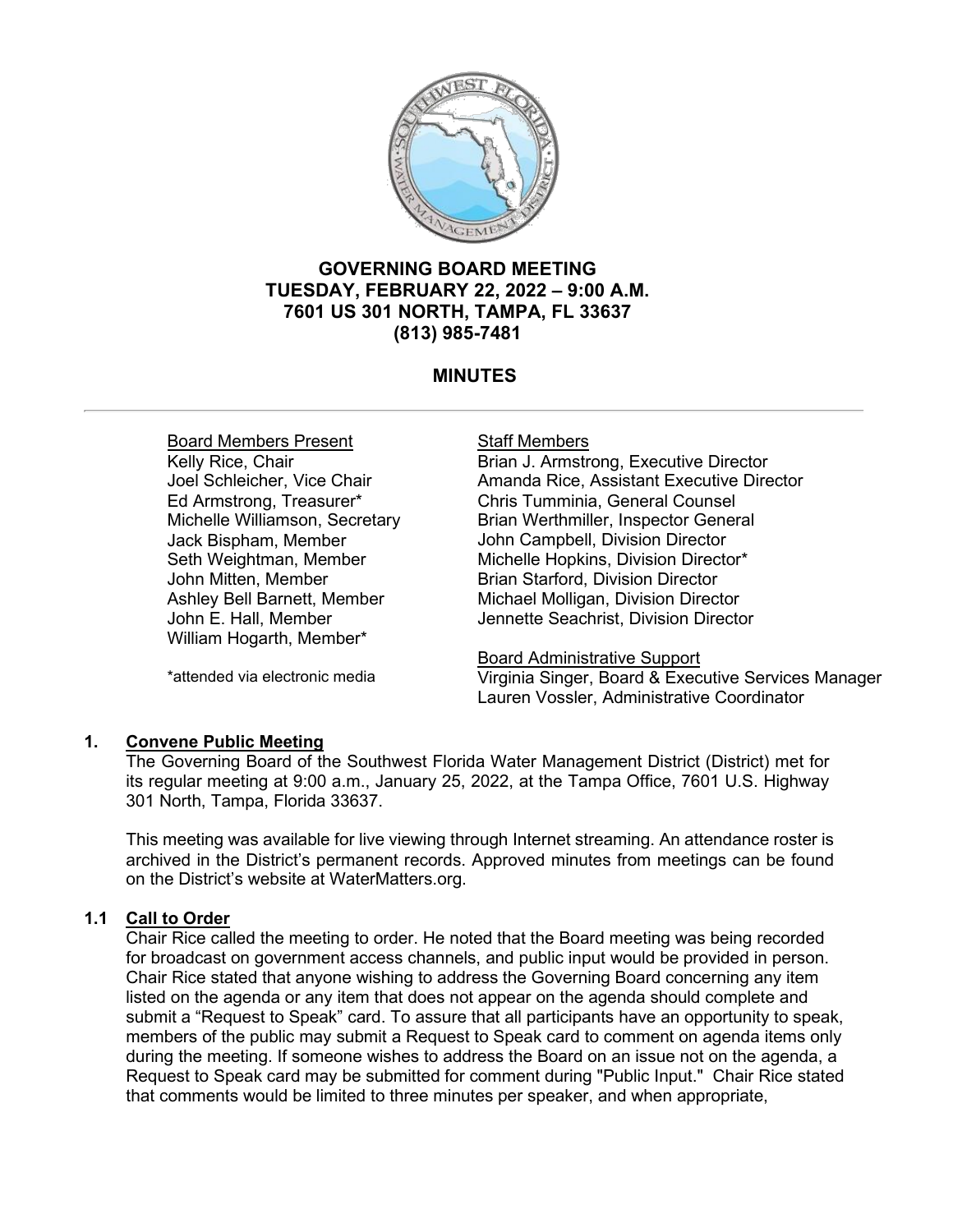exceptions to the three-minute limit may be granted by the Chair. He also requested that several individuals wishing to speak on the same topic designate a spokesperson.

Chair Rice introduced each member of the Governing Board and staff present at the dais (this served as roll call). A quorum was confirmed.

# **1.2 Invocation and Pledge of Allegiance**

Board Member Jack Bispham led the invocation and the Pledge of Allegiance.

# **1.3 Employee Recognition**

Chair Rice recognized employees that have reached at least 20 years of service. Mr. Will Vangelder was recognized.

### **1.4 Additions/Deletions to Agenda**

Mr. Brian Armstrong, Executive Director, stated there were no changes to the agenda.

**1.5 Public Input for Issues Not Listed on the Published Agenda** Mr. David Ballard Geddis, spoke against water jurisdictions.

# **CONSENT AGENDA**

### **Finance/Outreach and Planning Committee**

**2.1 Resolution No. 22-01, Commending James G. Murphy for His Service as a Member of the Southwest Florida Water Management District Governing Board**

Staff recommended the Board approve Resolution No. 22-01 commending James G. Murphy for his service as a member of the Southwest Florida Water Management District Governing Board.

**2.2 Resolution No. 22-02, Commending Roger Germann for His Service as a Member of the Southwest Florida Water Management District Governing Board**

Staff recommended the Board approve Resolution No. 22-02 commending Roger Germann for his service as a member of the Southwest Florida Water Management District Governing Board.

# **2.3 Office of Inspector General Calendar Year 2022 Audit Plan**

Staff recommended the Board approve the Office of Inspector General Calendar Year 2022 Audit Plan.

**2.4 Budget Transfer for Retiring End of Life Systems**

Staff recommended the Board approve the budget transfer of \$300,000 from Hidden Lake/Yellow Lake Flood Protection (N967) for the procurement of software and services for retiring end of life systems.

# **2.5 FARMS – Lykes Bros. Inc., Lake Placid Grove Phase 3 (H799), Highlands County**

Staff recommended the Board:

- 1. Approve the Lykes Bros. Inc., Lake Placid Grove Phase 3 project for a not-to-exceed project reimbursement of \$100,300 with \$100,300 provided by the Governing Board.
- 2. Authorize the transfer of \$100,300 from fund 010 H017 Governing Board FARMS Fund to the H799 Lykes Bros. Inc., Lake Placid Grove Phase 3 project fund.
- 3. Authorize the Assistant Executive Director to sign the agreement.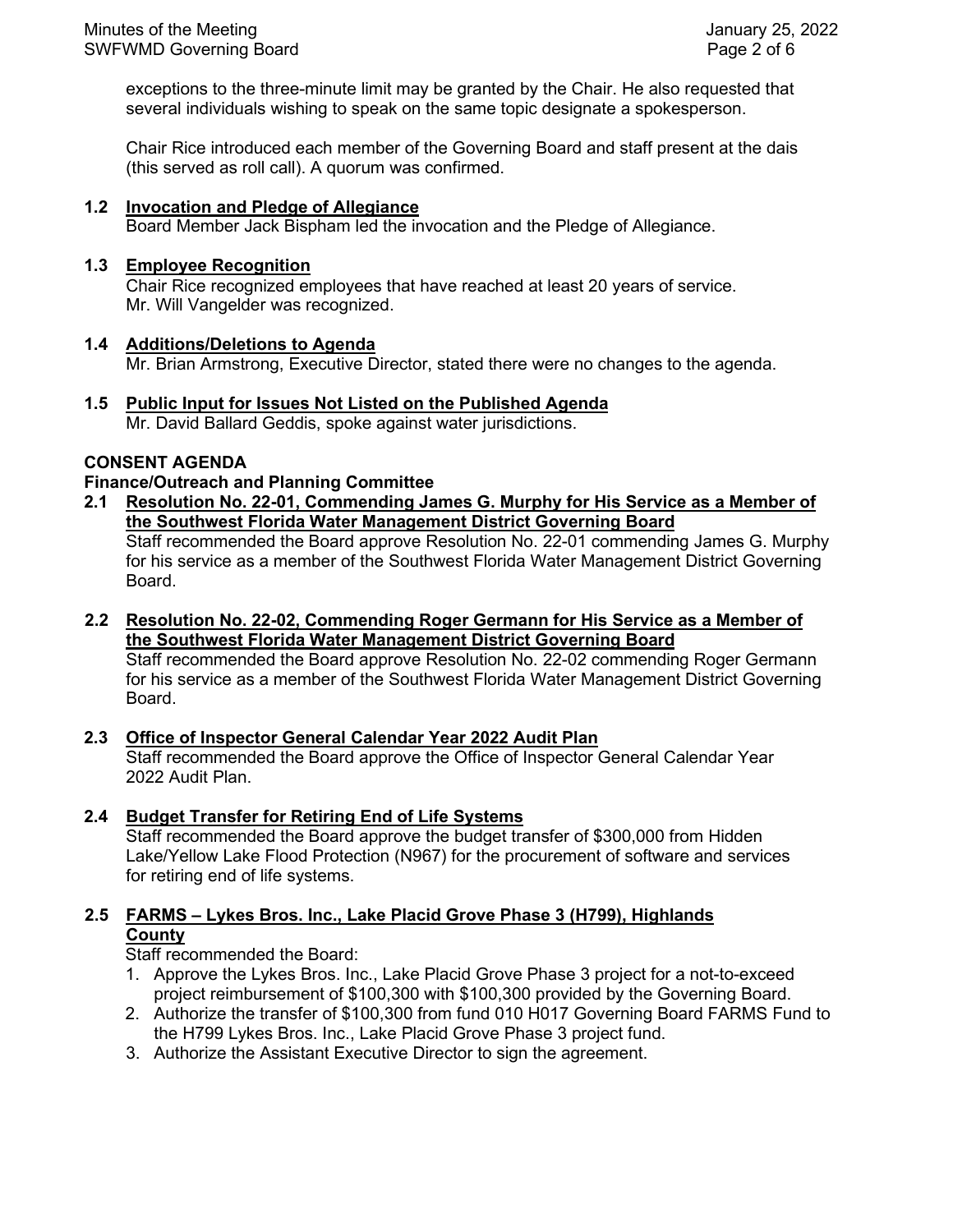**2.6 Corrected Deed of Conservation Easement for Horse Creek Mitigation Bank – Environmental Resource Permit No. 43041539.000 - DeSoto County**

Staff recommended the Board approve, accept, and execute the attached Corrected Deed of Conservation Easement for the Horse Creek Mitigation Bank.

**2.7 Authorization to Issue Administrative Complaint and Order - Inverness Village 4 Residential Subdivision - Unauthorized Construction Activities - CT No. 415879 - Citrus County**

Staff recommended the Board:

- 1. Authorize District staff to issue an Administrative Complaint and Order to the Entities, and any other necessary party, to obtain compliance with District rules.
- 2. Authorize District staff to initiate an action in Circuit Court against the Entities, and any other necessary party, to obtain compliance with District rules and recover a civil penalty or administrative fine, enforcement costs, litigation costs, and attorneys' fees, if appropriate.
- 3. Authorize District staff to initiate an action in Circuit Court to enforce the Administrative Complaint and Order, if necessary.

# **2.8 Approve Governing Board Minutes - December 14, 2021**

Staff recommended the Board approve minutes as presented.

**A motion was made and seconded to approve the Consent Agenda. The motion passed unanimously.** (Audio - 00:08:55)

### **Finance/Outreach and Planning Committee**

Board Member Ashely Bell Barnett called the Committee meeting to order. (Audio - 00:09:17)

### **3.1 Consent Item(s) Moved to Discussion** - None

### **3.2 Investment Strategy Quarterly Update**

Mr. John Grady, Public Trust Advisors, provided information on GDP, inflation, the Bloomberg forecast, labor market, current and forecasted interest rates, yield curve information, and portfolio strategy updates. Mr. Grady responded to questions from the Board Members.

Mr. Grady provided an overview of the quarterly investment report for the period ending December 31, 2021.

Staff recommended the Board accept and place on file the District's Quarterly Investment Reports for the quarter ended December 31, 2021.

**A motion was made and seconded to approve staff's recommendation. The motion passed unanimously.** (Audio - 00:20:34)

# **3.3 2022 Consolidated Annual Report**

Ms. Trisha Neasman, Planning Lead, provided an overview and status update regarding the 2022 Consolidated Annual Report (CAR). She explained that water management districts are statutorily mandated to provide this report. Ms. Neasman provided an overview of information that is compiled in the CAR. Ms. Neasman outlined updates to the 2022-2026 Strategic Plan. She provided a timeline associated with finalizing the CAR.

This item was for information only. No action was required.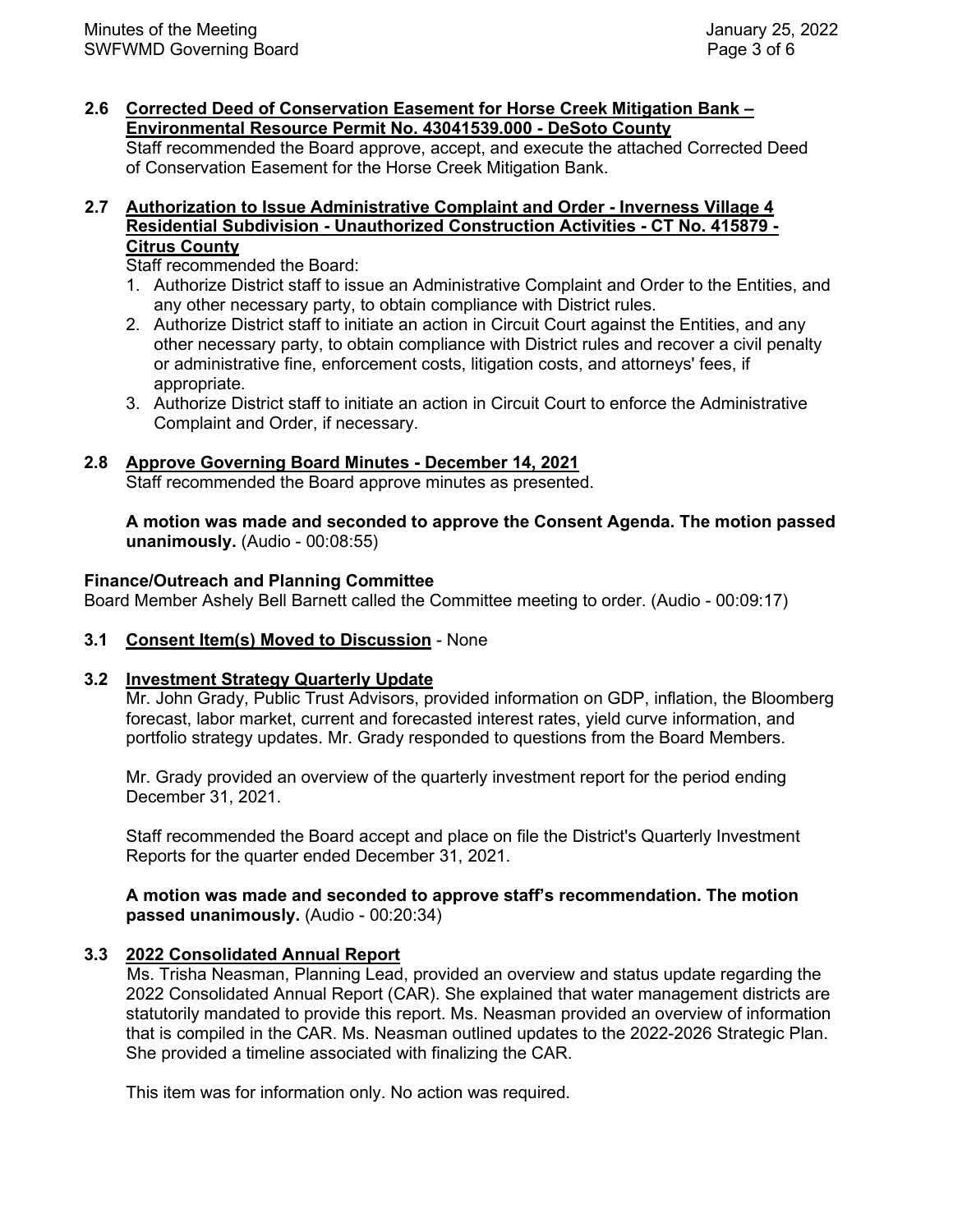# **3.4 Budget Transfer Report**

This item was for information only. No action was required.

**3.5 Office of Inspector General Quarterly Update – October 1, 2021, to December 31, 2021**  This item was for information only. No action was required.

#### **Resource Management Committee**

Board Member Seth Weightman called the Committee to order. (Audio – 00:33:35)

### **4.1 Consent Item(s) Moved to Discussion** – None

#### **4.2 McIntosh Park Integrated Water Management Plan - Third-Party Review (Q125)** Mr. Randy Smith, Natural Systems & Restoration Bureau Chief, provided information that included a project description, resource benefits, cost estimates, conclusions from the thirdparty review and staff evaluations of the project.

Mr. Smith explained that when the information was initially sent to the Board, there was a scrivener's error. A correction was provided to the Board and posted on the District's website.

Treasurer Joel Schleicher stated that although he supports the project, he does not encourage the District to provide funding for cost increases.

Secretary Michelle Williamson stated that she agrees that the District should not provide additional funding for cost increases. However, she stated that she did not consider this a cost increase as the Board only approved 30 percent design and third-party review. The Board is now considering the final cost of the project based on the 30 percent design and third-party review.

Staff recommended the Board authorize continuation of the project and approve amending the Cooperative Funding Agreement to include a total project cost of \$11,163,343 with the District's share of \$5,581,671.50 for third-party review, design, permitting and construction of the McIntosh Park Integrated Water Management Plan project (Q125).

**A motion was made and seconded to approve staff's recommendation. The motion passed with nine in favor and one opposed. Treasurer Schleicher expressed his concern regarding the additional costs associated with the project.** (Audio - 00:39:40)

# **4.3 Five-Year Water Resource Development Work Program**

This item was for information only. No action was required.

Ms. Jennette Seachrist, Resource Management Director, stated the Board has been provided a revised Cooperative Funding Initiative (CFI) Process Overview and CFI Project Evaluations for the upcoming meetings in February.

# **Operations, Lands and Resource Monitoring Committee**

Board Member Jack Bispham called the Committee to order. (Audio – 00:46:11)

### **5.1 Consent Item(s) Moved to Discussion** – None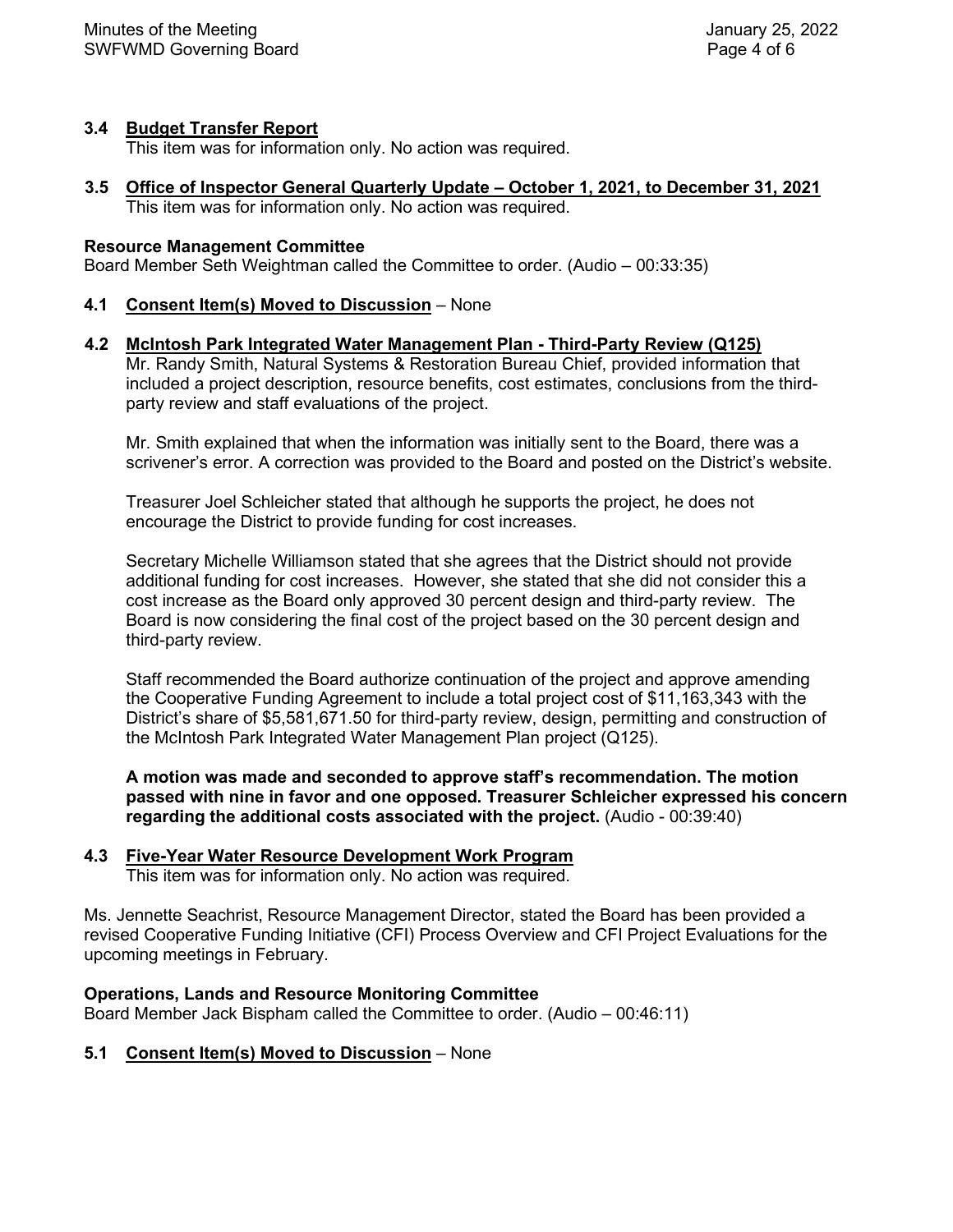### **Regulation Committee**

Vice Chair Schleicher called the Committee meeting to order. (Audio – 00:46:37)

## **6.1 Consent Item(s) Moved to Discussion** - None

**6.2 Denials Referred to the Governing Board** No denials were presented.

### **6.3 Water Use Permit No. 20011771.002, Consolidated Permit/Tampa Bay Water (Hillsborough, Pasco, Pinellas Counties)**

Mr. Darrin Herbst, Water Use Permitting Bureau Chief, presented information that outlined the creation of the Northern Tampa Bay Water Use Caution Area (NTBWUCA). He provided an historical overview of the development of the Tampa Bay Water (TBW) Consolidated Permit. Mr. Herbst acknowledged the successful environmental recovery strategy that has occurred with the partnership between the District and TBW.

Mr. Herbst reminded the Board that because of the success environmental recovery, the Board determined the recovery strategy was no longer necessary and it was repealed in March of this year. However, the NTBWUCA requirements are still in place.

Mr. Herbst provided an overview of the Consolidated Permit which included an extensive monitoring plan, an optimized regional operational plan, and the option, if necessary, of well complaint mitigation area submittals.

Board Member Jack Bispham asked about projected growth and future sources. Mr. Herbst responded that the District has a five-year regional water supply plan and TBW has a 20-year water supply plan that is updated every five years. Ms. Jennette Seachrist stated TBW has identified an additional need for water over the next 20 years and many options are being evaluated.

Mr. Warren Hogg, Tampa Bay Water General Manager, thanked the District for its partnership with TBW. He stated that TBW will continue to explore alternative sources. Board Member Bispham asked if there are any plans for a deep well project as in the eastern part of Polk County. Mr. Hogg responded that it is not in the master plan.

Staff recommended the Board approve the proposed permit provided.

**A motion was made and seconded to approve staff's recommendation. The motion passed unanimously.** (Audio – 01:06:33)

# **General Counsel's Report 7.1 Consent Item(s) Moved to Discussion** - None

# **Committee/Liaison Reports**

**8.1 Agricultural and Green Industry Advisory Committee**

# **Executive Director's Report**

**9.1 Executive Director's Report**

Mr. Brian Armstrong, Executive Director, commended the District and TBW for its continuing partnership.

Mr. Armstrong recognized the upcoming retirement of Mr. JP Marchand, Water Resources